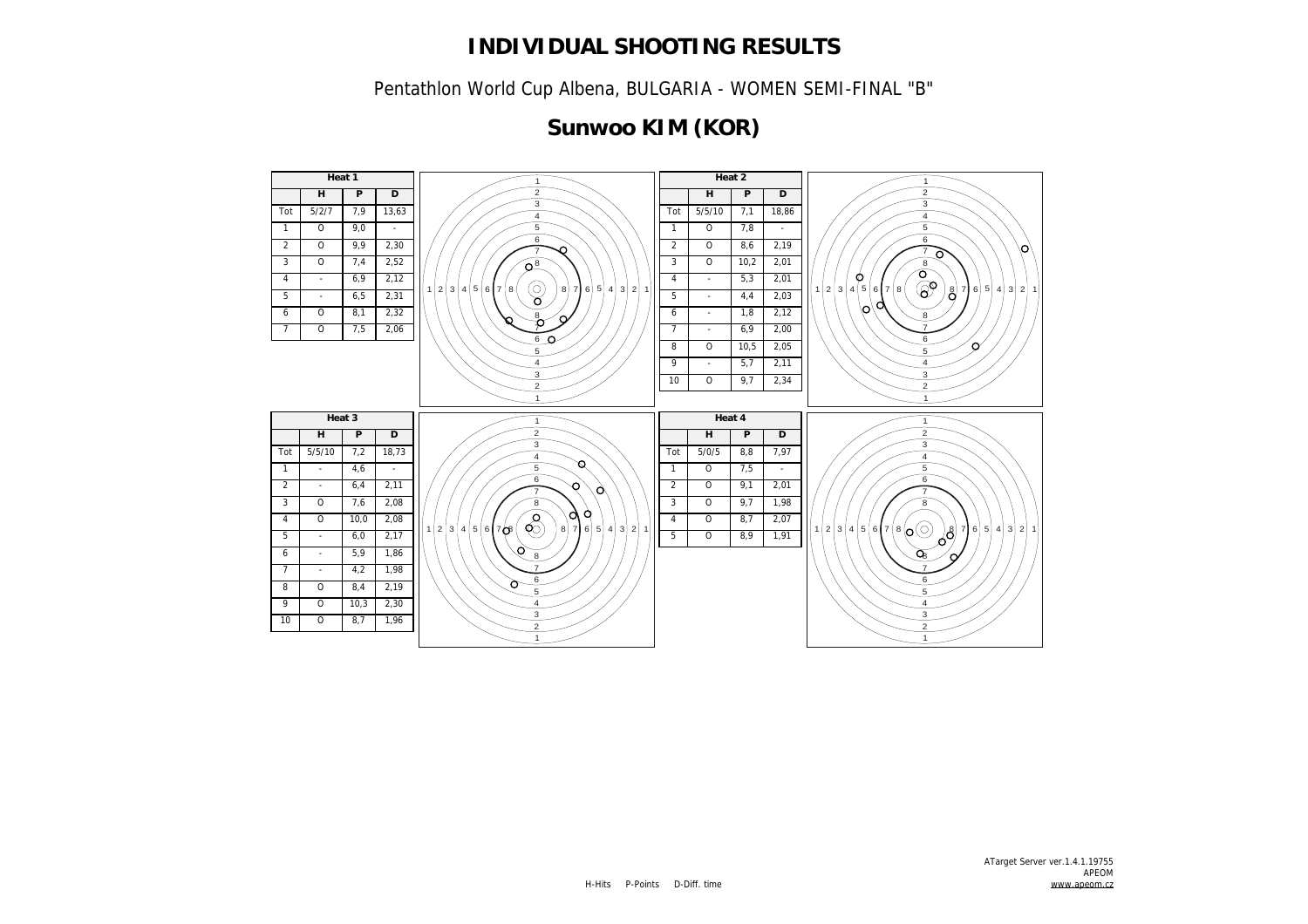Pentathlon World Cup Albena, BULGARIA - WOMEN SEMI-FINAL "B"

# **Alice RINAUDO (ITA)**

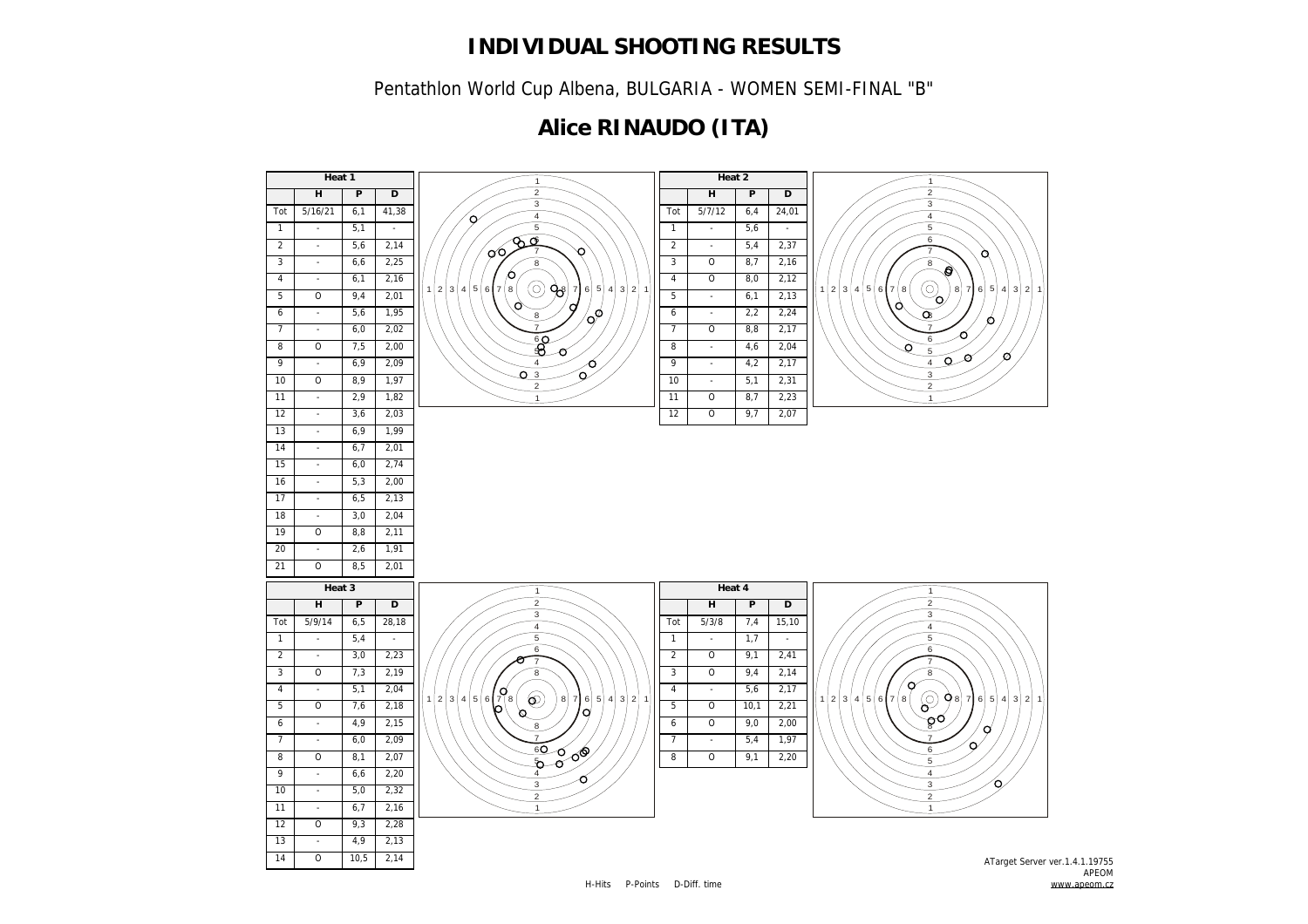Pentathlon World Cup Albena, BULGARIA - WOMEN SEMI-FINAL "B"

# **Veronika NOVOTNA (CZE)**

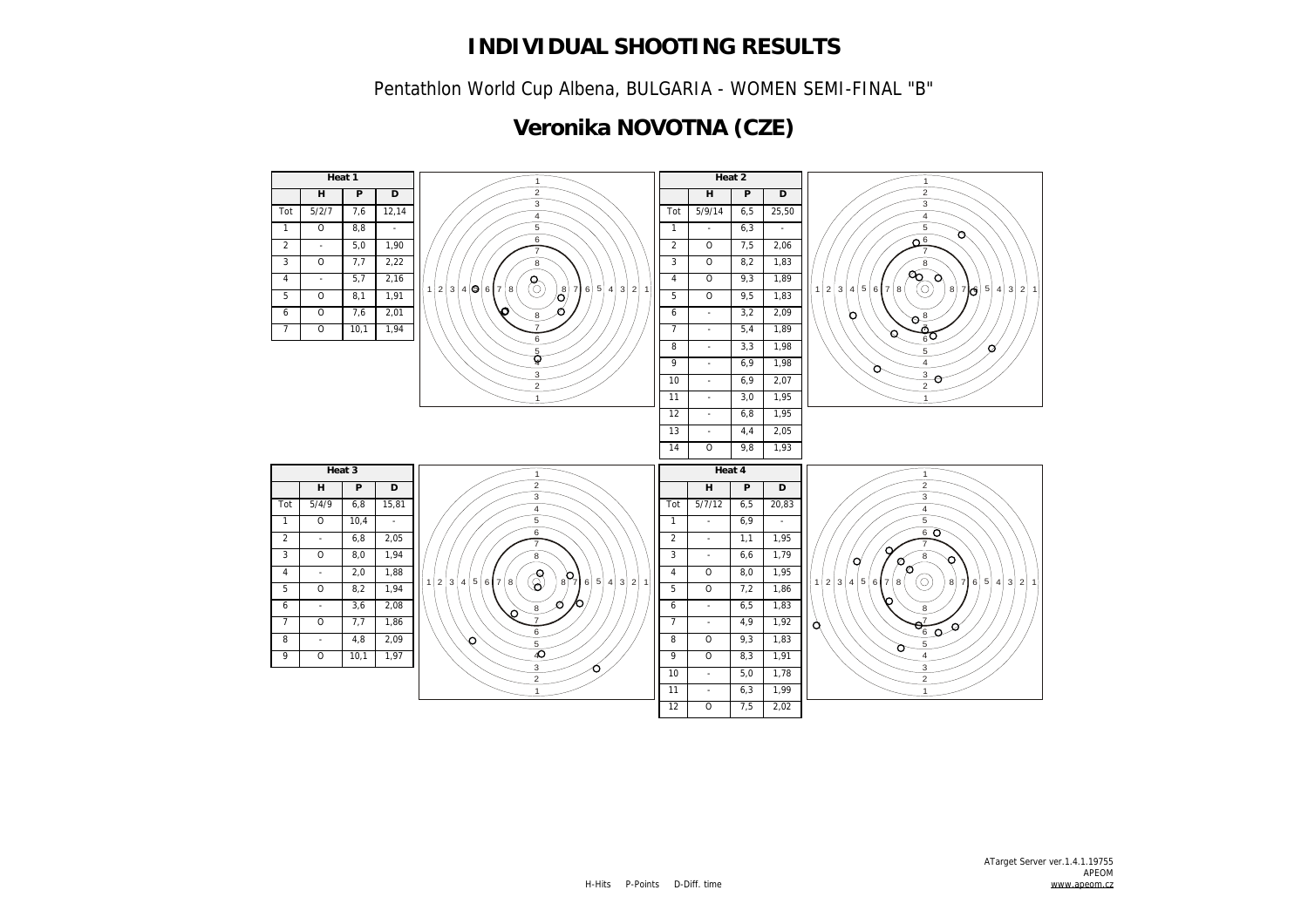Pentathlon World Cup Albena, BULGARIA - WOMEN SEMI-FINAL "B"

# **Francesca TOGNETTI (ITA)**

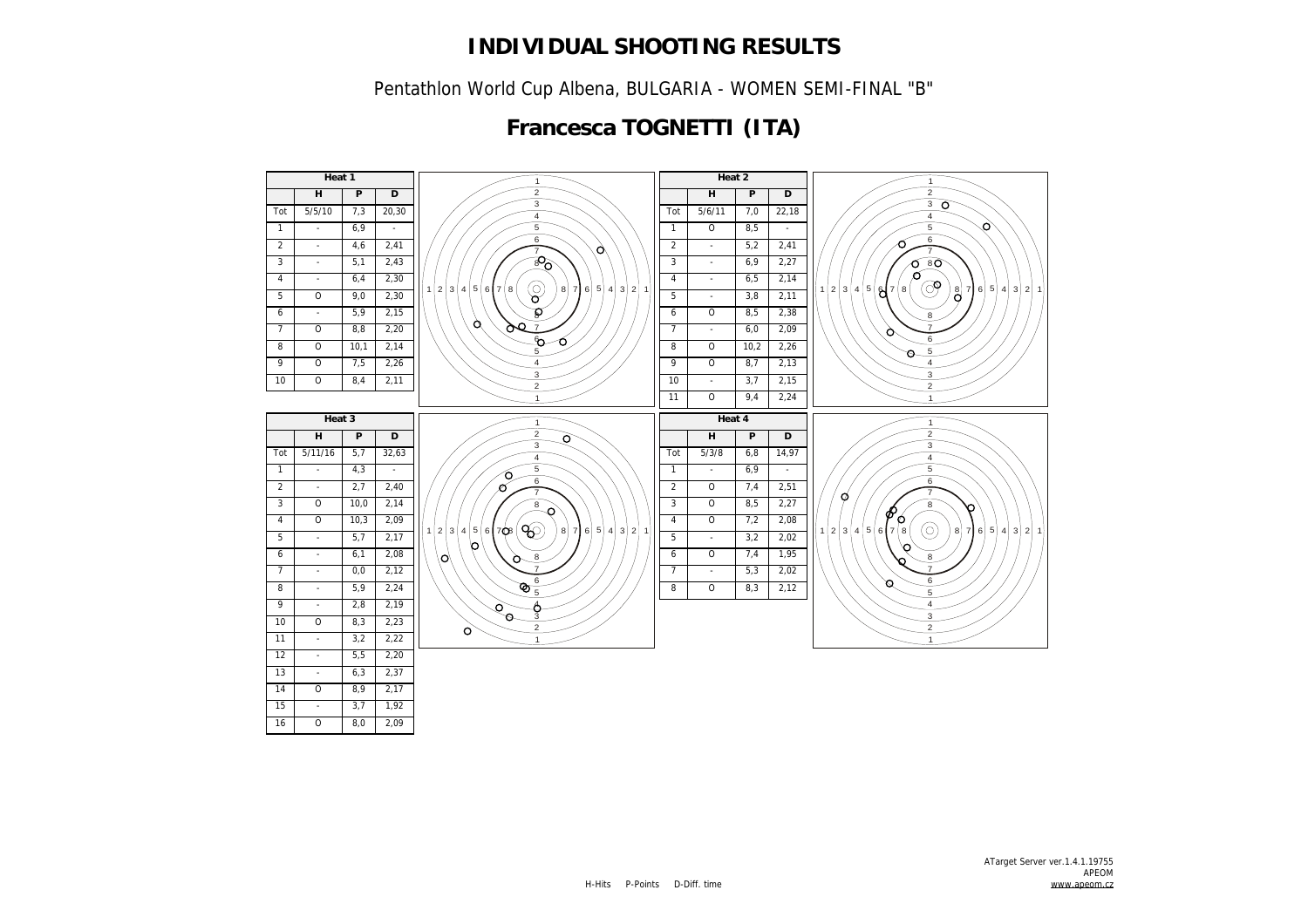Pentathlon World Cup Albena, BULGARIA - WOMEN SEMI-FINAL "B"

# **Rebecca LANGREHR (GER)**

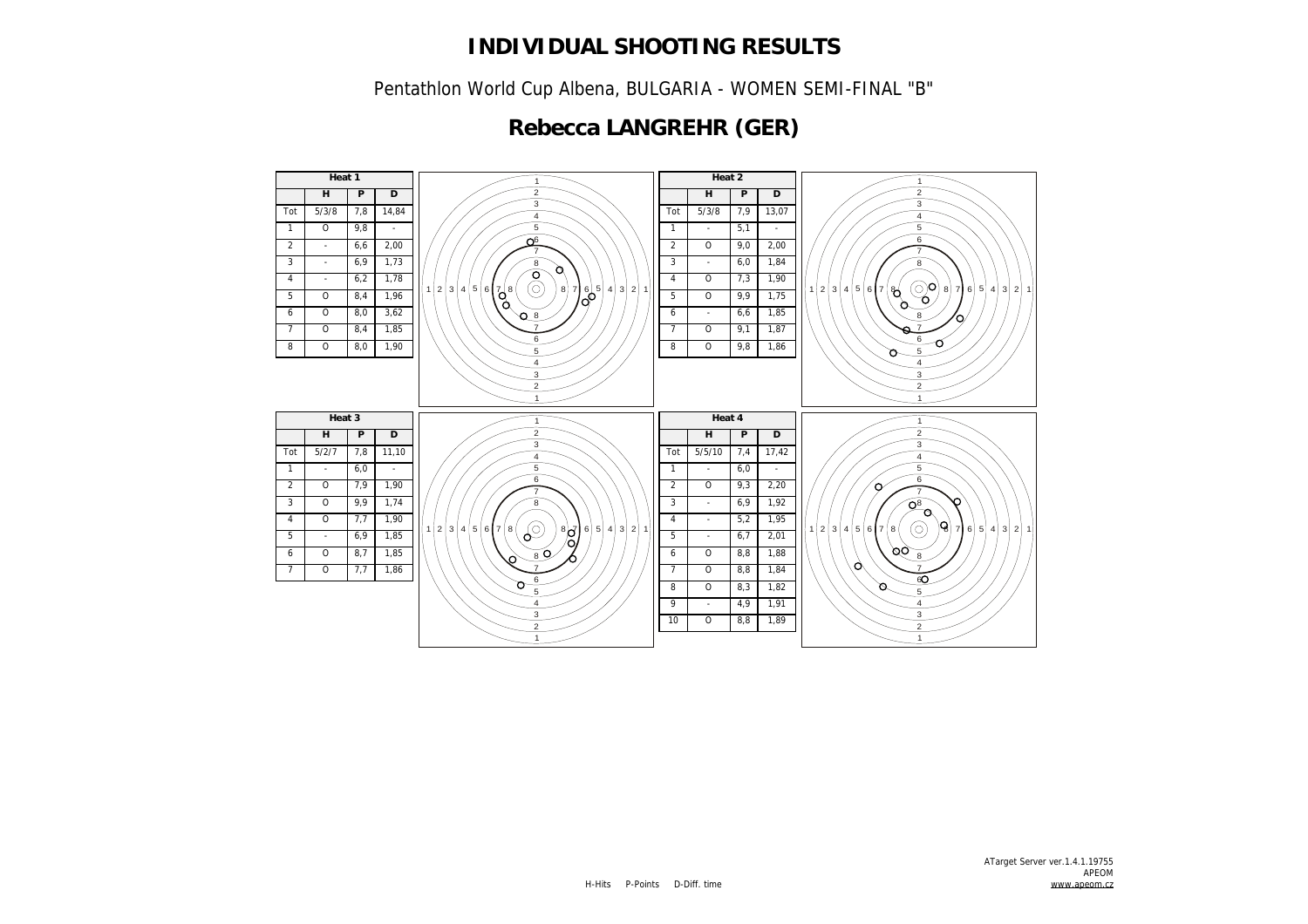Pentathlon World Cup Albena, BULGARIA - WOMEN SEMI-FINAL "B"

# **Blanka GUZI (HUN)**

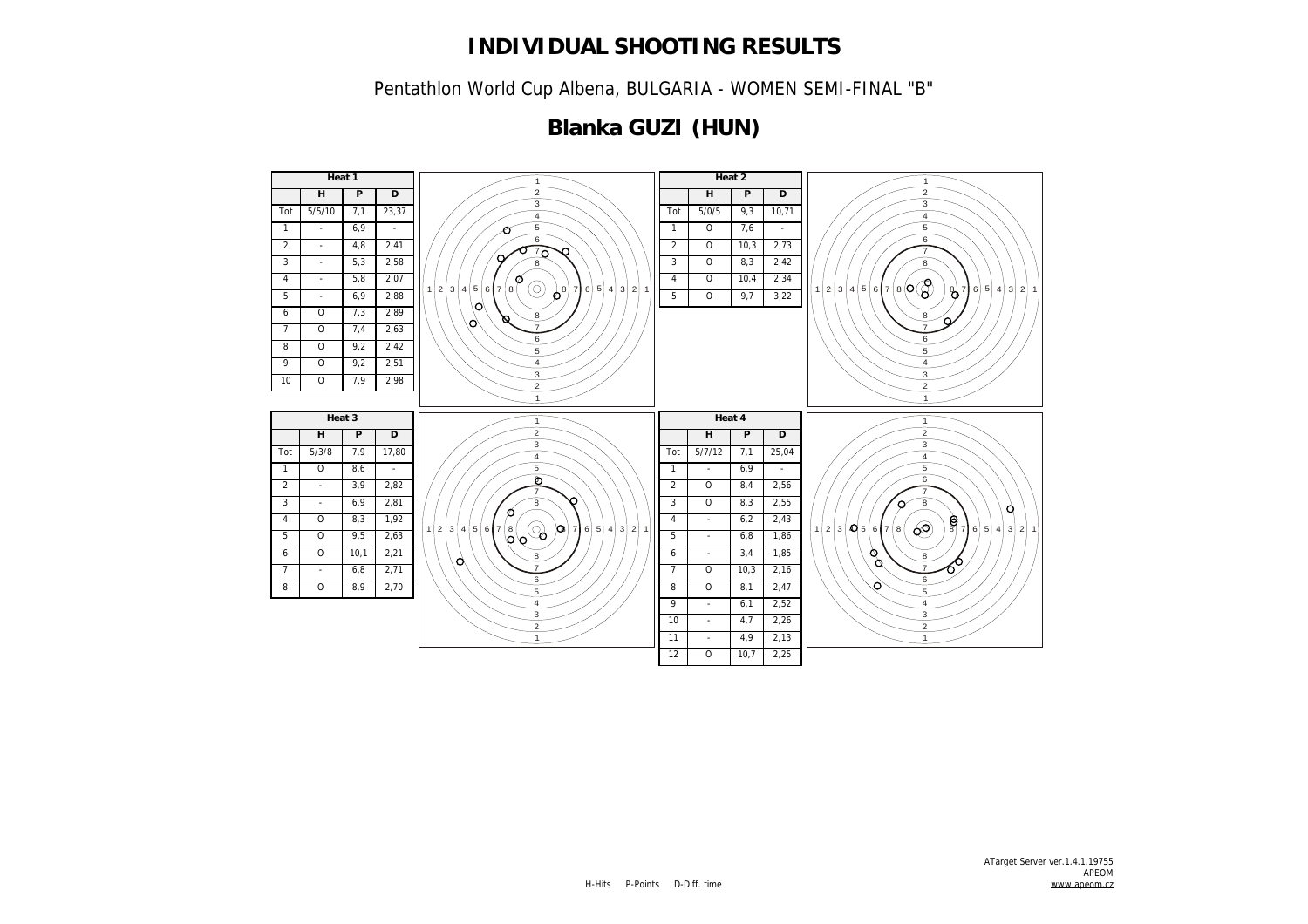Pentathlon World Cup Albena, BULGARIA - WOMEN SEMI-FINAL "B"

# **Ipek AKSIN (TUR)**

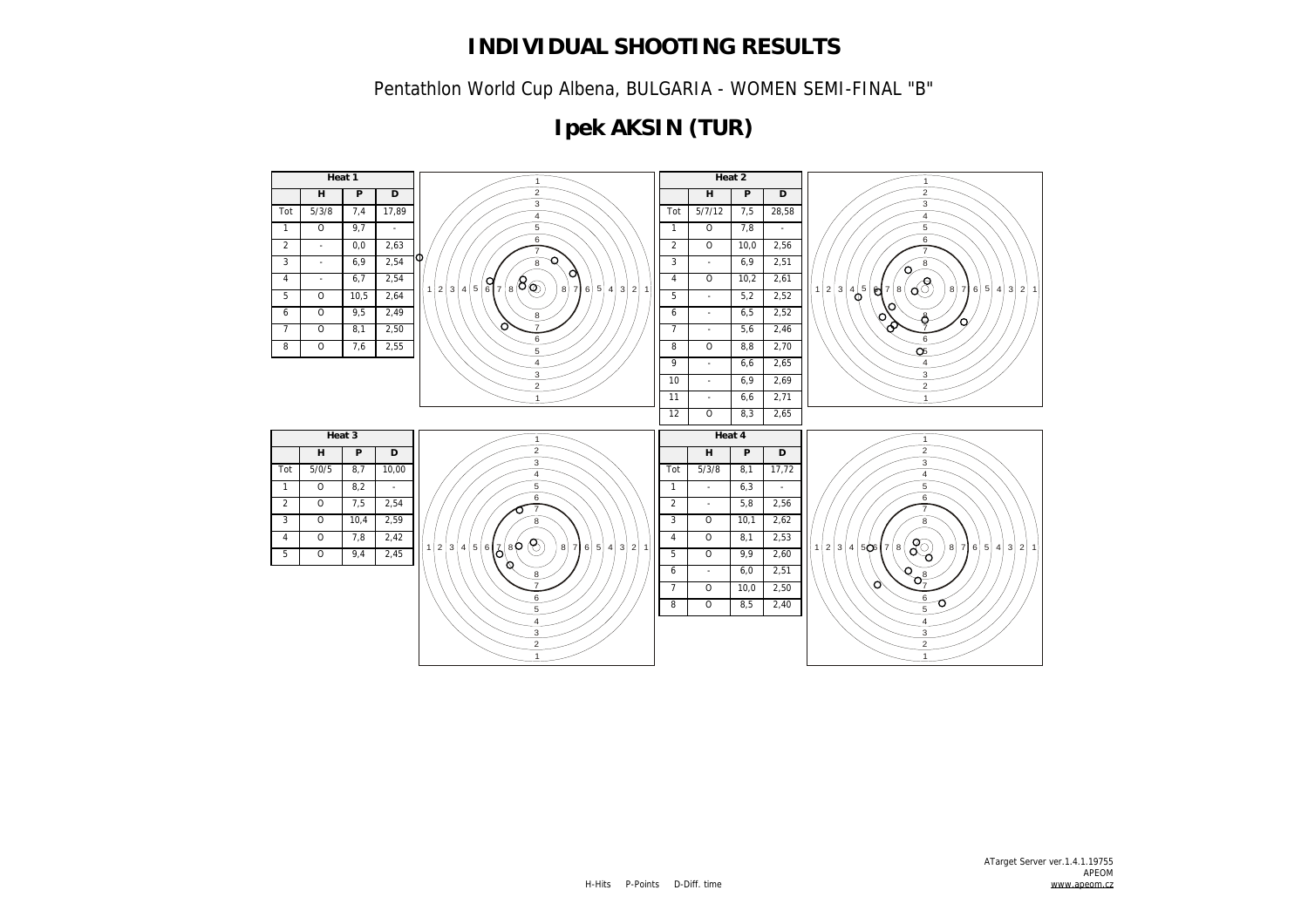Pentathlon World Cup Albena, BULGARIA - WOMEN SEMI-FINAL "B"

# **Sarolta SIMON (HUN)**

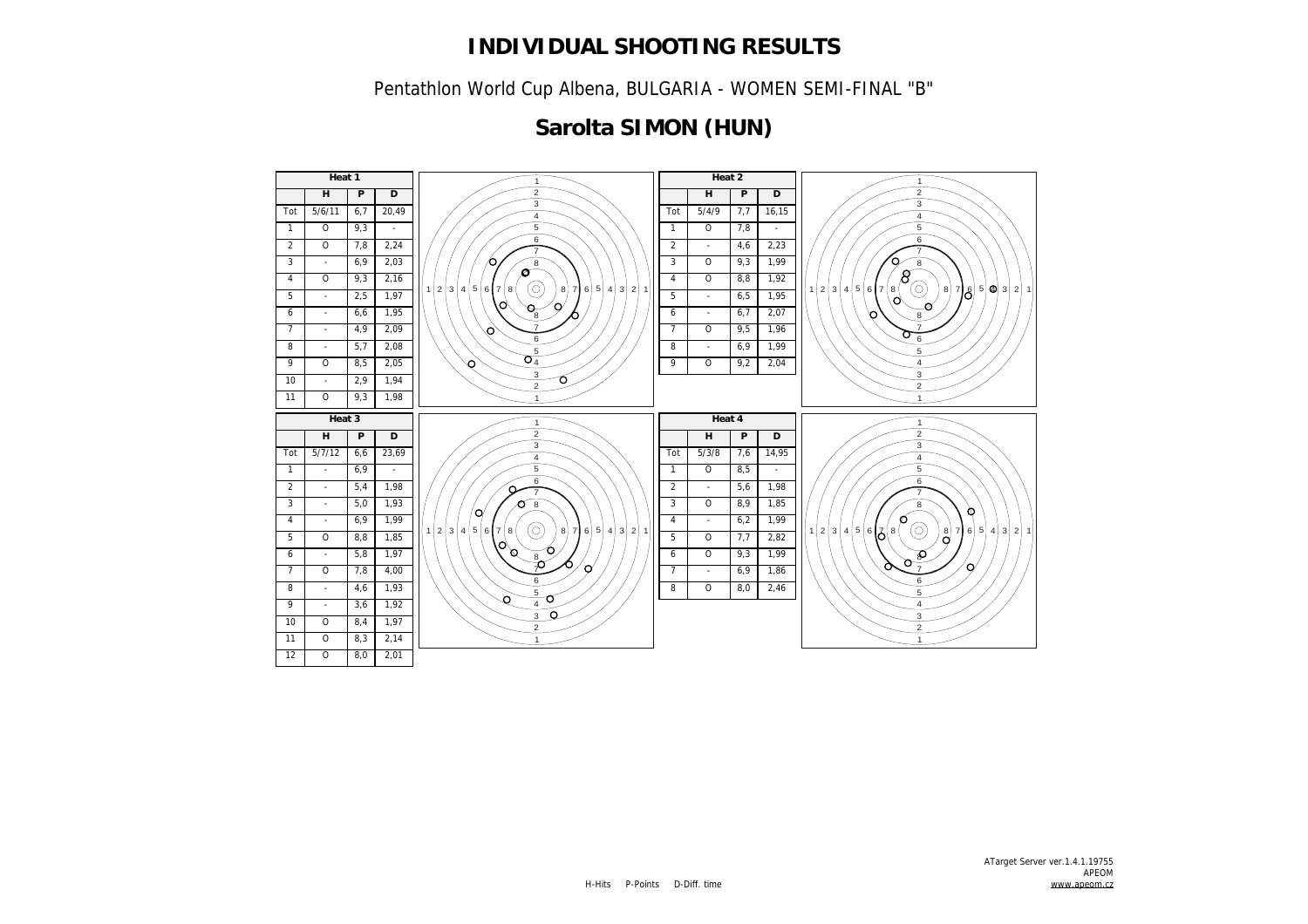Pentathlon World Cup Albena, BULGARIA - WOMEN SEMI-FINAL "B"

# **Sehee KIM (KOR)**

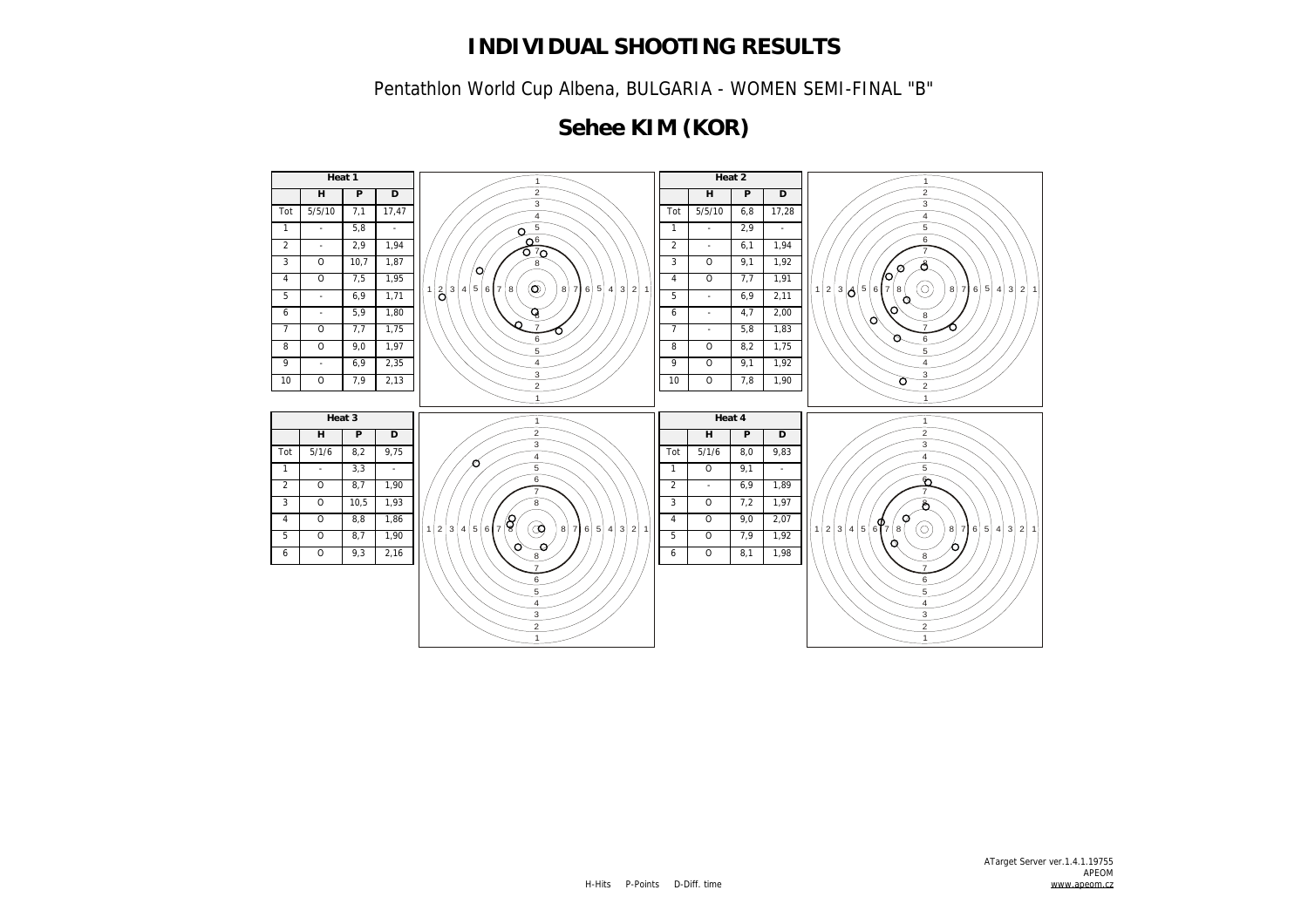Pentathlon World Cup Albena, BULGARIA - WOMEN SEMI-FINAL "B"

# **Olivia GREEN (GBR)**

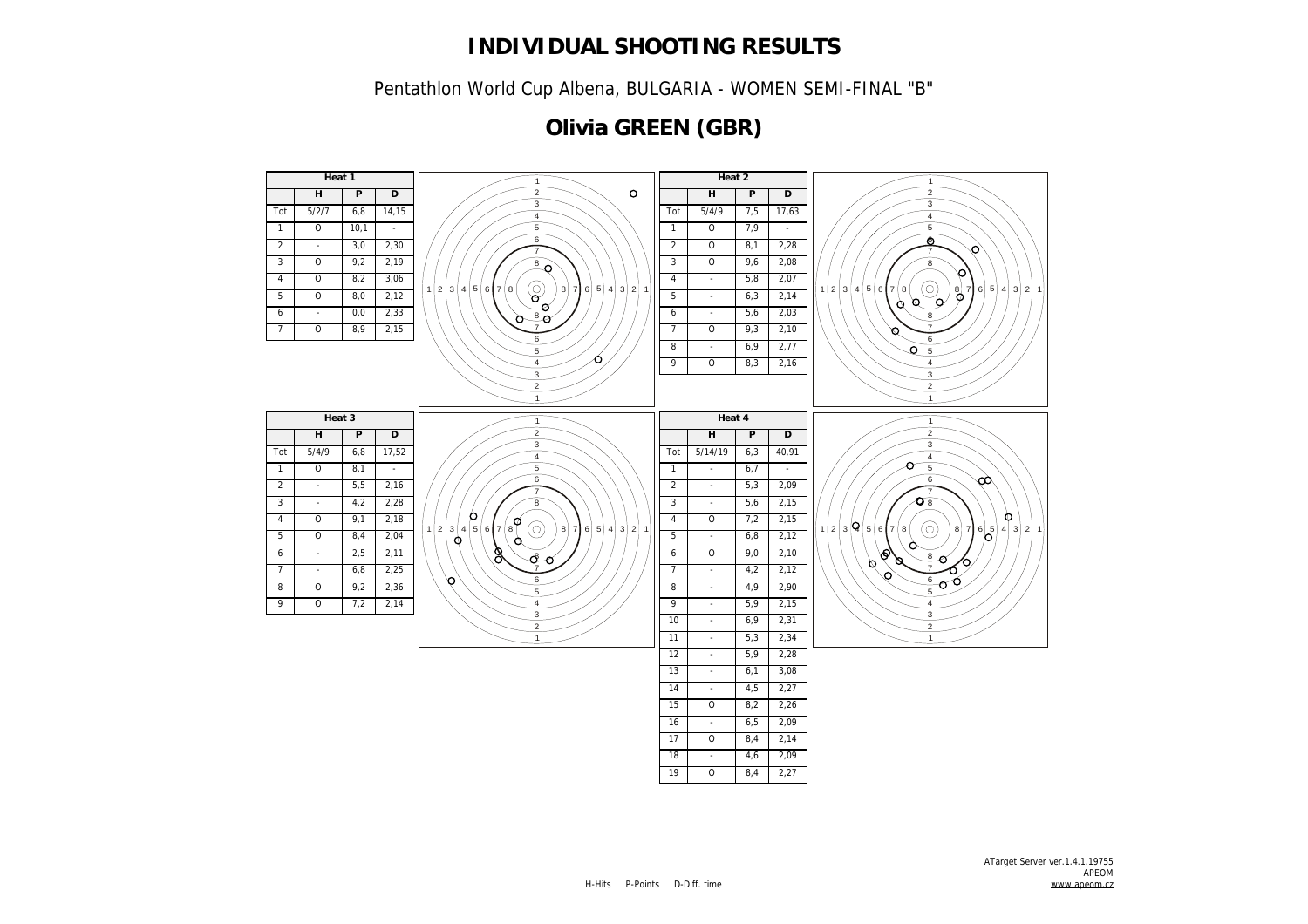Pentathlon World Cup Albena, BULGARIA - WOMEN SEMI-FINAL "B"

# **Andrea GONZALEZ (ESP)**

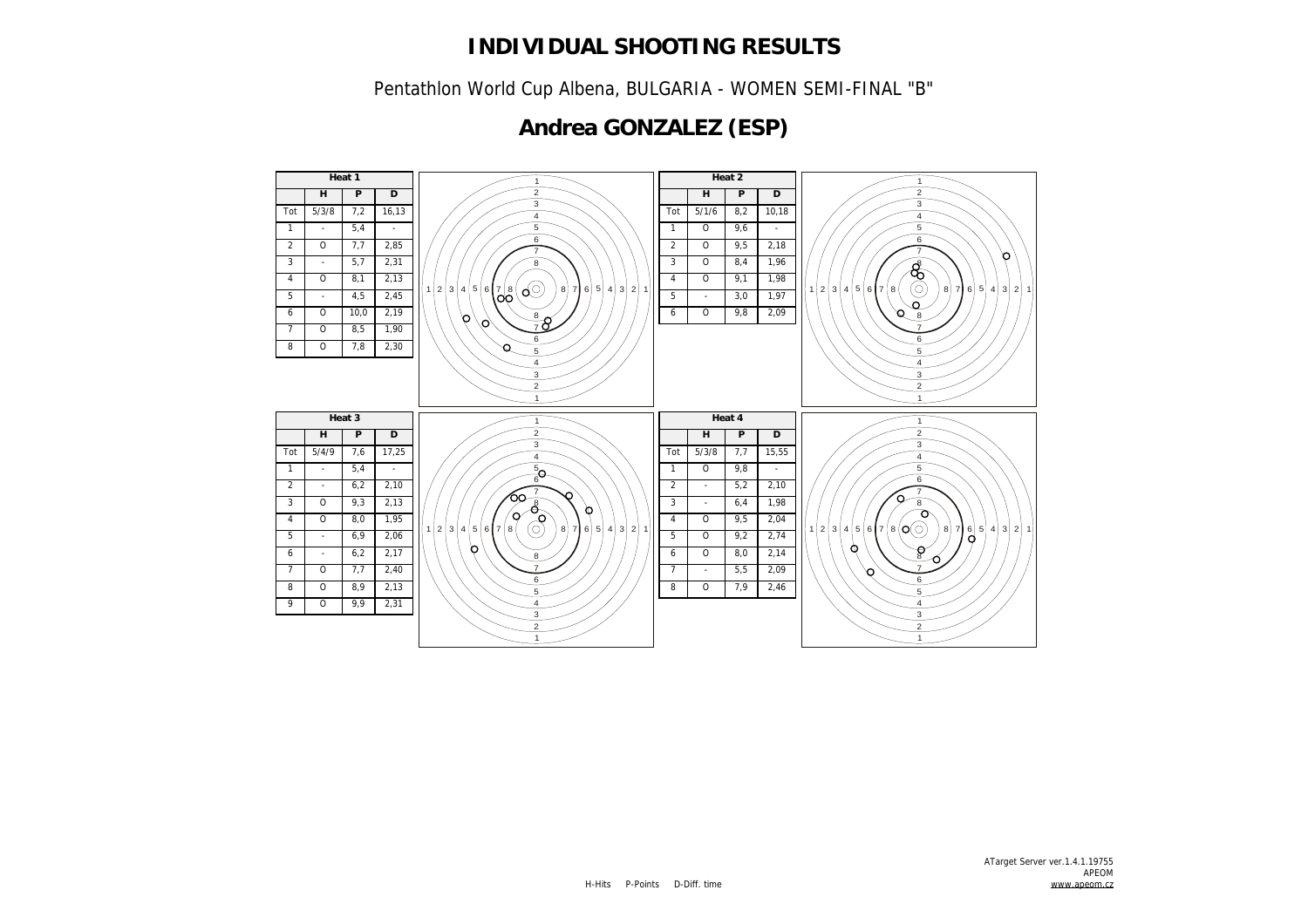Pentathlon World Cup Albena, BULGARIA - WOMEN SEMI-FINAL "B"

# **Malak ISMAIL (EGY)**

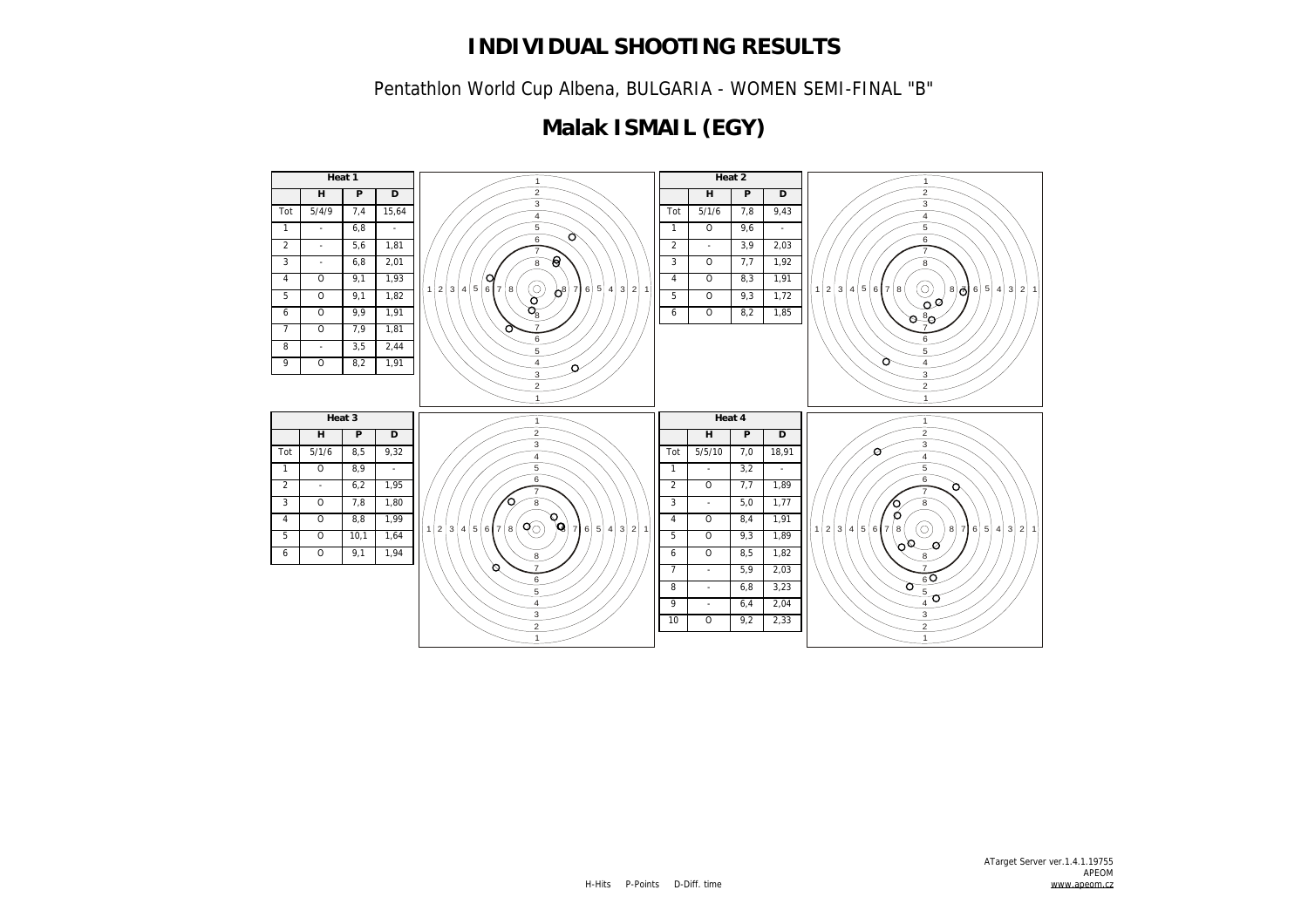Pentathlon World Cup Albena, BULGARIA - WOMEN SEMI-FINAL "B"

# **Mariana ARCEO (MEX)**

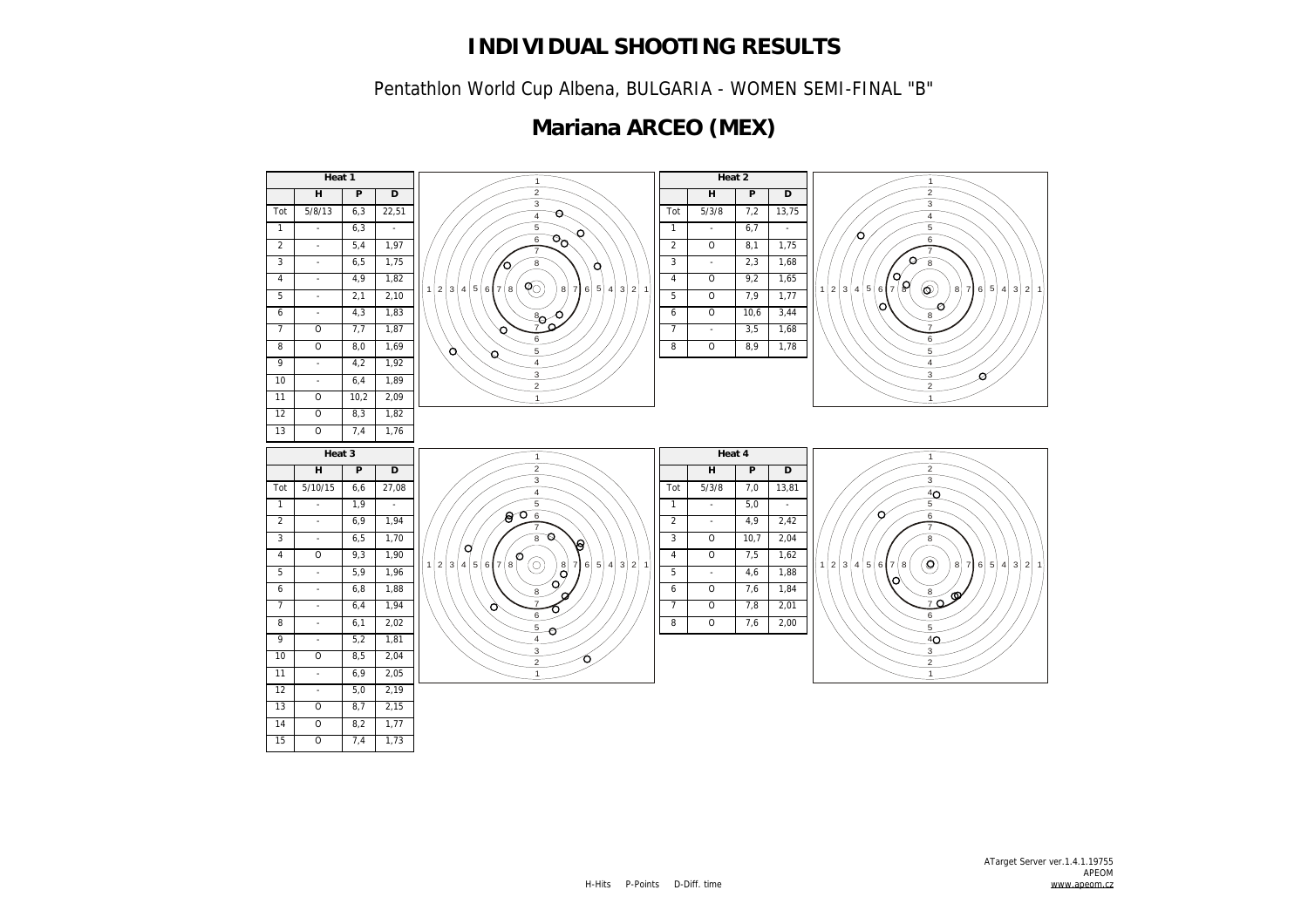Pentathlon World Cup Albena, BULGARIA - WOMEN SEMI-FINAL "B"

# **Mayan OLIVER (MEX)**

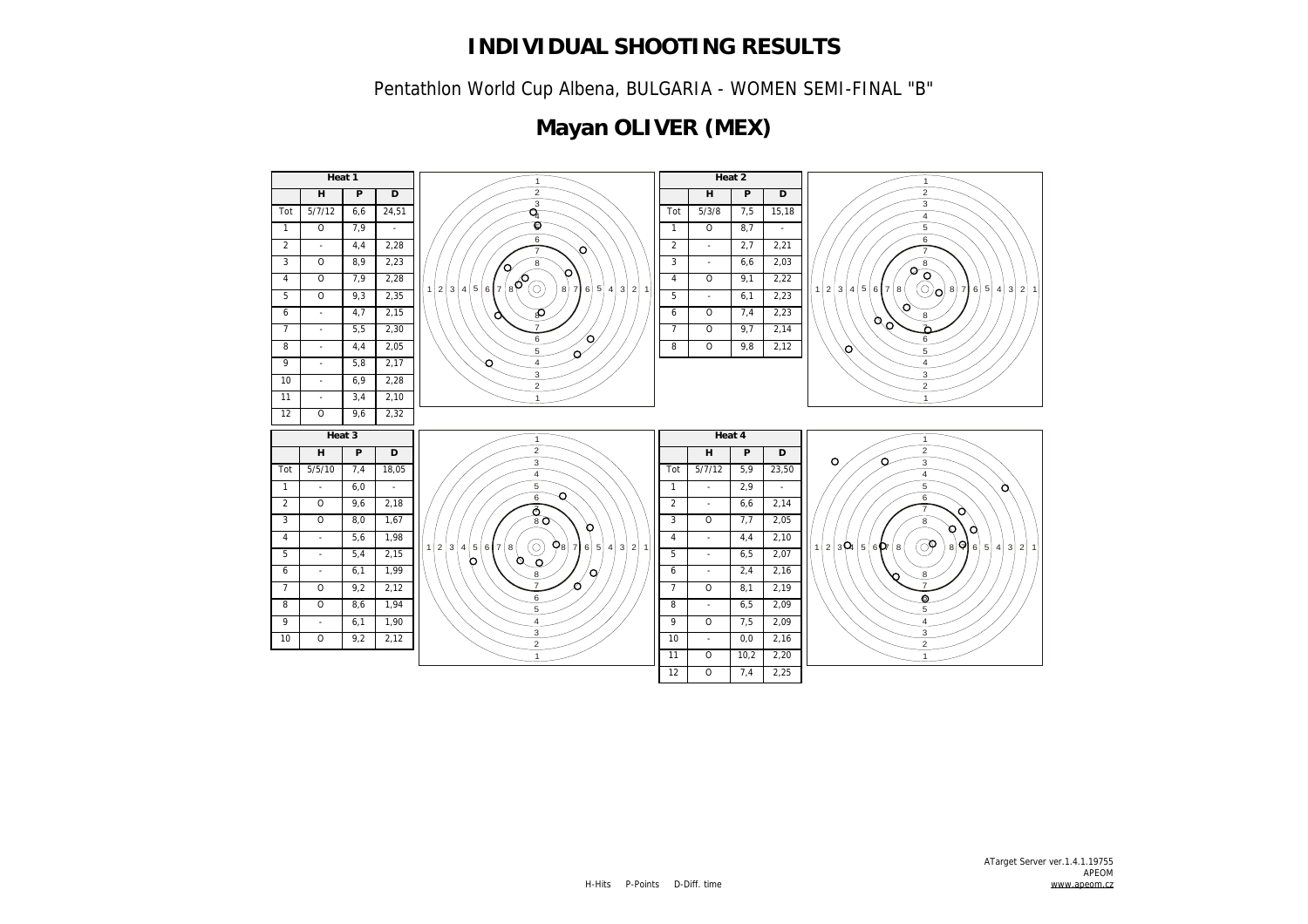Pentathlon World Cup Albena, BULGARIA - WOMEN SEMI-FINAL "B"

# **Jessica VARLEY (GBR)**

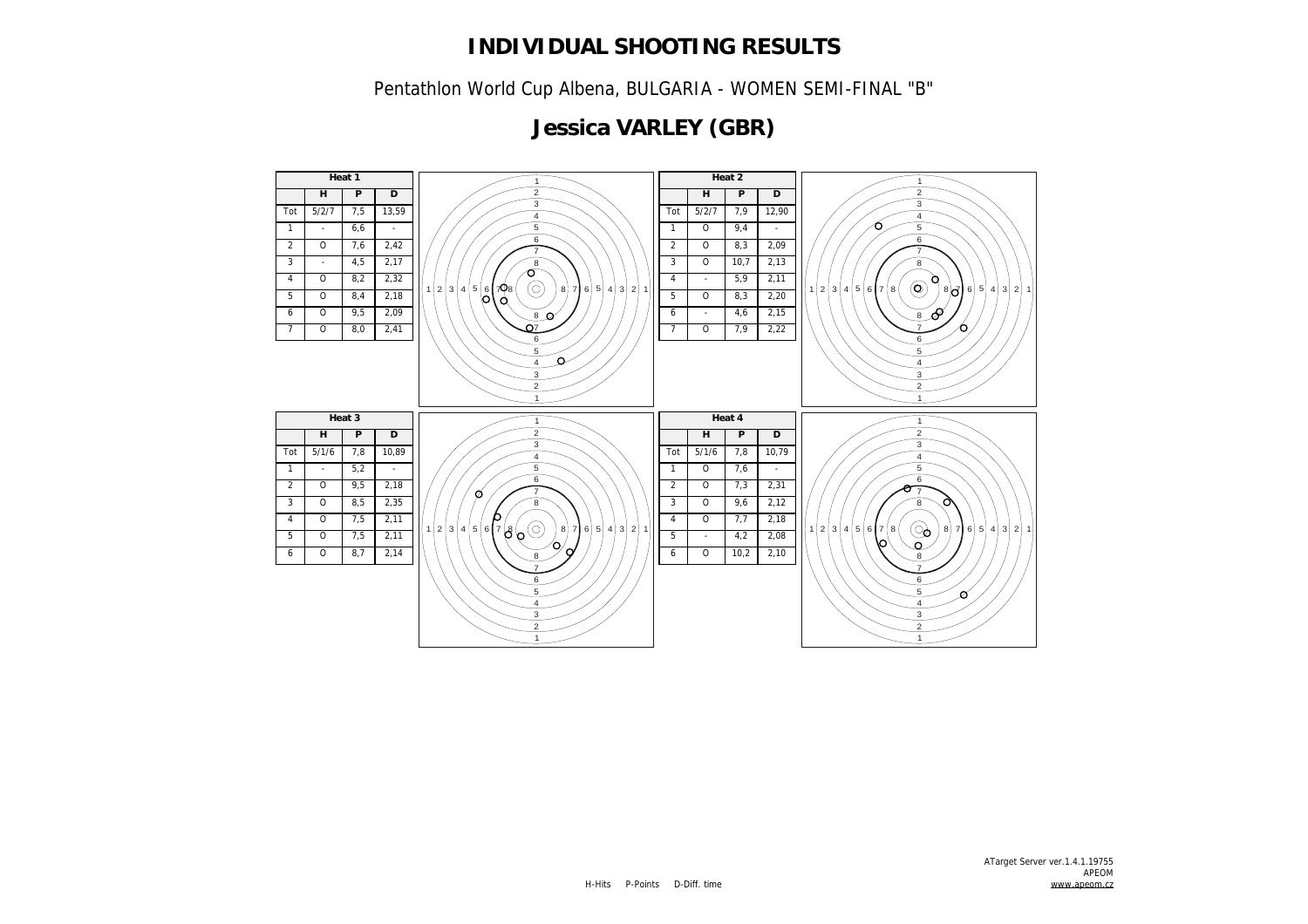Pentathlon World Cup Albena, BULGARIA - WOMEN SEMI-FINAL "B"

# **Misaki UCHIDA (JPN)**

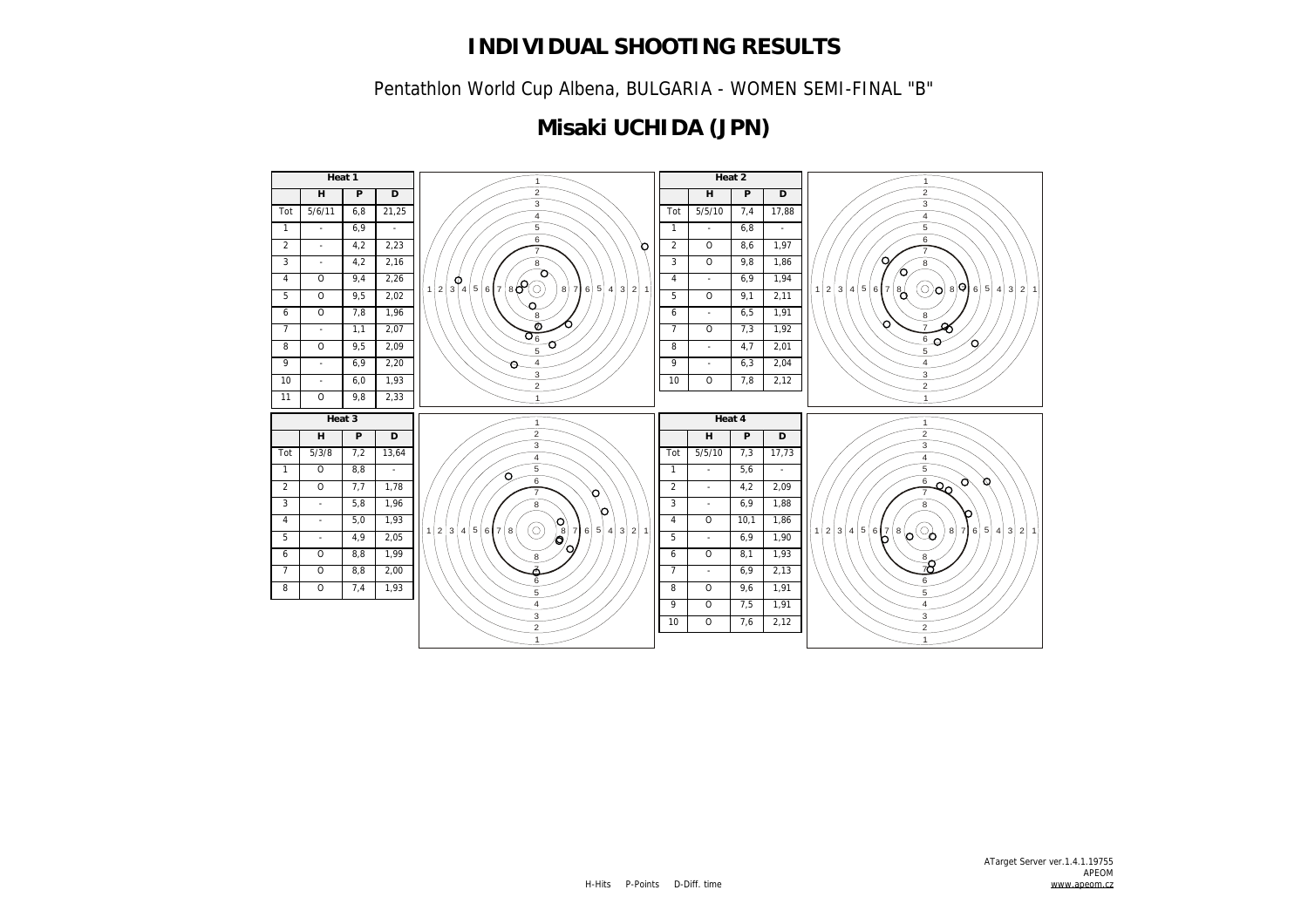Pentathlon World Cup Albena, BULGARIA - WOMEN SEMI-FINAL "B"

# **Jessica DAVIS (USA)**